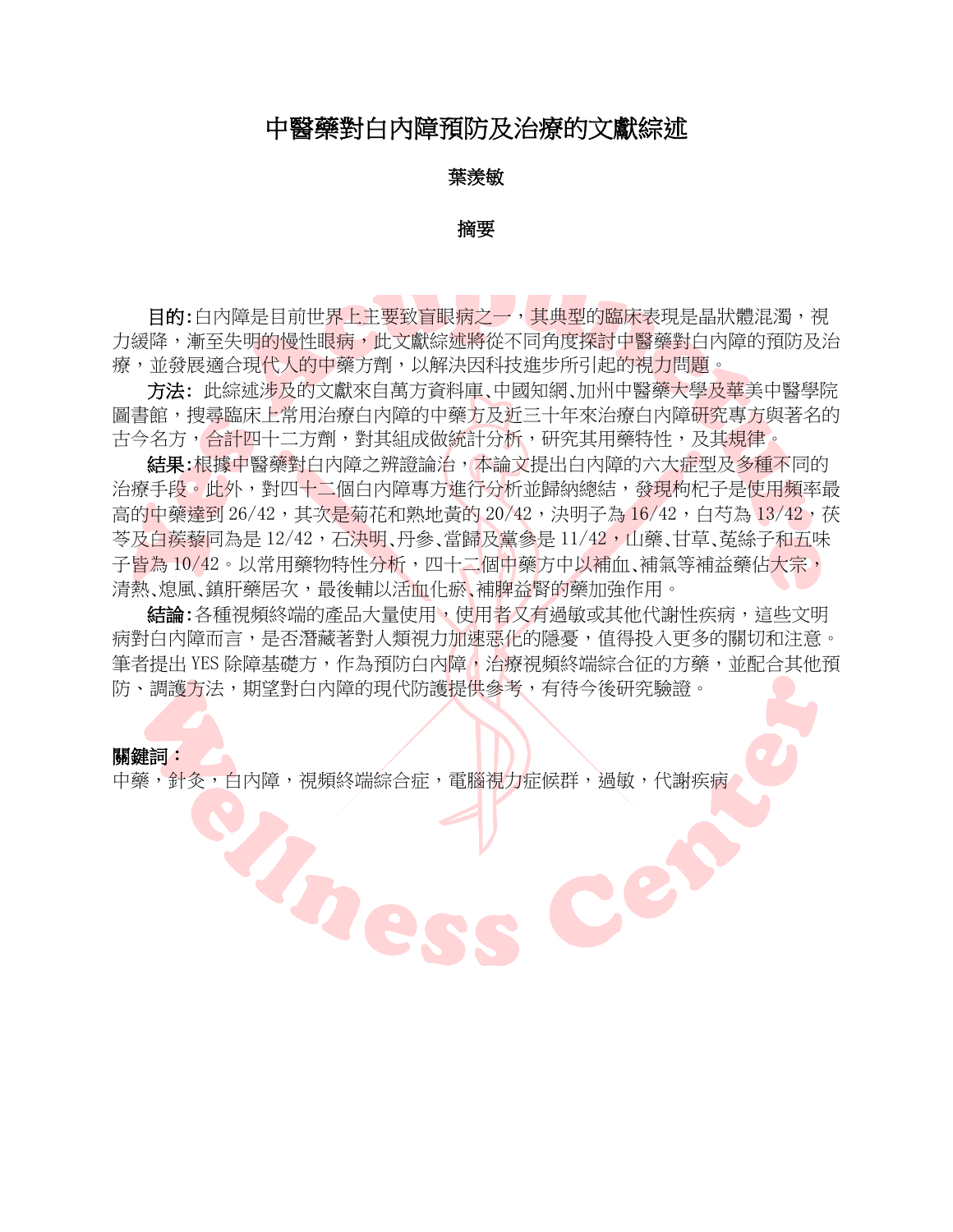# Literature review on the preventions and treatments of cataract by Chinese Medicine

#### Hsien-min Yeh

#### Abstract

Objective: Cataracts are the most common cause of blindness in the world. The typical clinical symptom is a clouding of the lens inside the eye which leads to a decrease, and eventually, a complete loss of vision, the literature will discuss how to prevent and treat cataracts by Chinese Medicine from different aspects, and develops a Chinese medical patent formula that fits modern people in order to resolve vision problems from technological progress.

Methods: The literature will collect and search references from Wan Fang database, Chinese knowledge database, libraries at Five Branches University and American College of Acupuncture and Oriental Medicine. The forty two Chinese medical formulas are from references that include ancient ophthalmology famous formulas, clinical common used formulas and some specific cataracts' formulas for researches in the past 30 years. The research paper is going to analyze and calculate components of those forty two formulas in order to find any characteristics or special regulation.

Results: According to the differentiations of cataracts in Chinese Medicine, the literature submits six major types of cataracts with different treatment strategies. On the other hand, the research also finds several results after analyzing the forty two formulas. First of all, Gou Qi Zi has the highest using percentage  $(26/42)$  in those forty two formulas. Second are Ju Hua  $(20/42)$ and Shu Di  $(20/42)$ . Jue Ming Zi  $(16/42)$  belongs the third group, Bai Shao is 13/42, Fu Ling and Bai Ji Li both are 12/42, Shi Jue Ming, Dan Shen, Dang Gui and Dang Shen all are 11/42 and San Yao, Gan Cao, Tu Si Zi, Wu Wei Zi are 10/42. Tonify Qi and blood herbs are the major herbal medicines in the characteristics of forty two formulas, then clearing heat, extinguishing wind and anchor liver herbs are the second. Invigorating blood and removing blood stasis herbs with strengthening spleen herbs play the important roles for enhancement.